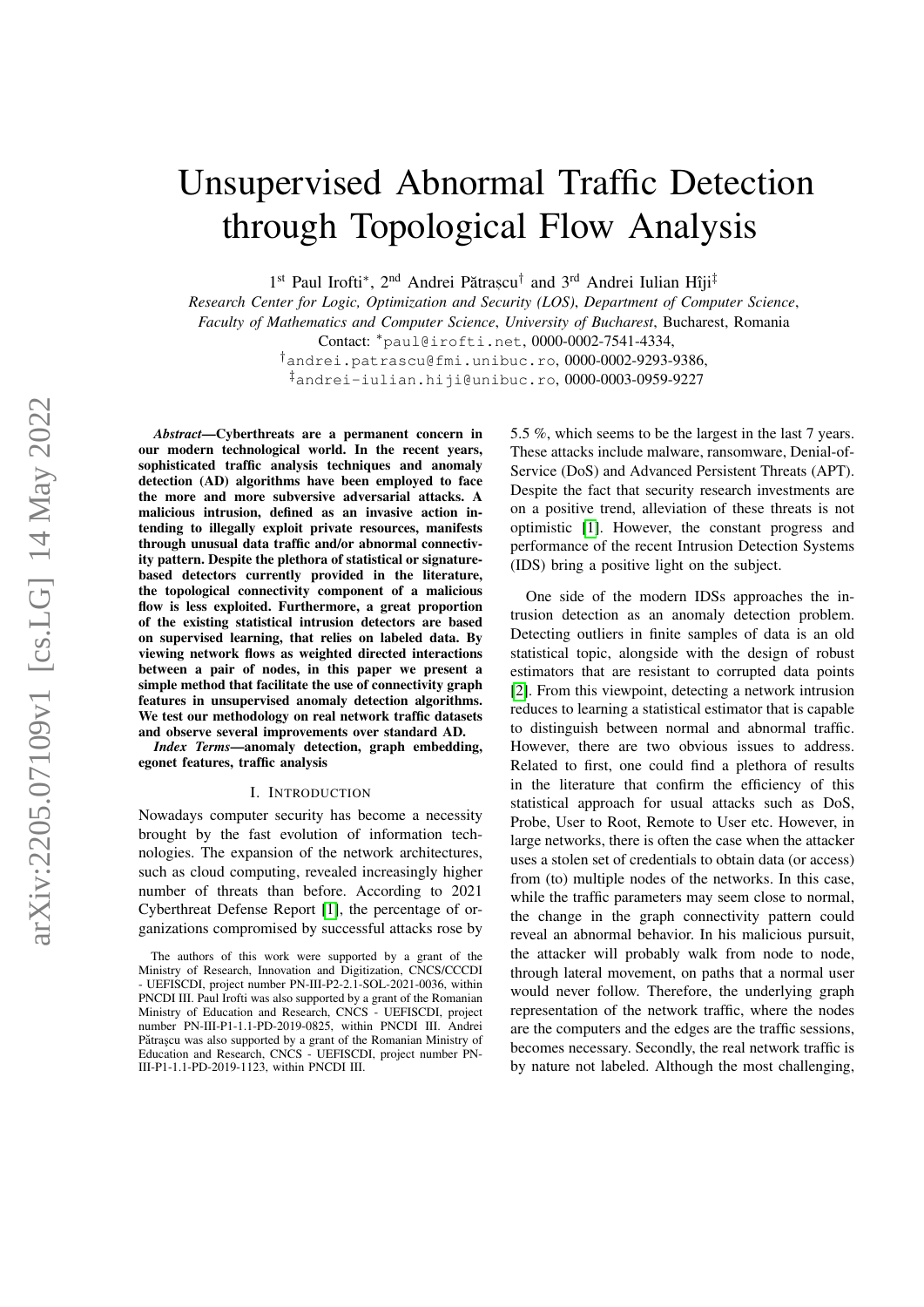unsupervised AD methods seems the most intuitive approach of an intrusion detection task.

In this paper we bring a preliminary evidence showing that the graph connectivity may be an important asset in some cases for unsupervised intrusion detection. We design a simple processing strategy of given flow data that enrich the feature vectors with additional graph embeddings. Our graph embedding method is based on computing egonets of each network node and extract their key features. After training on the extended features, the accuracy of several unsupervised AD algorithms shows slight improvements.

## *A. Related work*

Several wide-range anomaly detection techniques that are often used in network IDSs are listed as follows: Statistical Profiling with Histograms [\[3\]](#page-5-1), [\[4\]](#page-5-2), Parametric and Non-parametric Statistical Modeling [\[5\]](#page-5-3), [\[6\]](#page-5-4), (Deep or Shallow) Artificial Neural Networks and Autoencoders [\[7\]](#page-5-5)–[\[10\]](#page-5-6), (One-Class) Support Vector Machines [\[11\]](#page-5-7), [\[12\]](#page-5-8), Reconstruction methods [\[13\]](#page-5-9)– [\[15\]](#page-5-10), Clustering methods [\[16\]](#page-5-11), [\[17\]](#page-5-12). However, generally most of these learning systems detect abnormal data flows or packets based on their features and characteristics. Besides the track imprinted in these features, many attacks manifest their tracks into anomalous underlying connection graph, and therefore graph anomaly detection techniques become an important tool for more insight [\[18\]](#page-5-13).

Graph embedding is used in [\[19\]](#page-5-14), where the flow data is viewed as an entropy time series, whose features are mapped as nodes in an undirected graph. Here, after computing weights on edges based on covariance between features, the authors devise an algorithm that assign an anomaly score on each flow. Spectral decomposition methods are applied in [\[20\]](#page-5-15) to intrusion detection problem. Their method keeps only statistical and spectral features of a given connectivity graph to detect traffic anomalies. In [\[21\]](#page-5-16) are used attack graphs to analyze the state evolution of multi-layered attacks in a vulnerable system. We mention that the vertices in these graphs are the attack states and actions, since they serve to modeling of the causality of vulnerability exploitation.

In [\[22\]](#page-5-17) the authors devise an IDS that, based on a double graph embedding, expand an original set of features into a new one containing graph embedding information. Their overall approach is vaguely similar to ours, however the embedding procedure and classification algorithms are not related. In the final, they used supervised learning algorithms to classify enhanced features of datasets CIDDS-001 and CIC-IDS2017.

*Paper structure*. In the following Section we describe our graph embedding and feature expansion procedures. We evaluate the empirical performance of these embedding procedures, in Section [III,](#page-2-0) by comparison with the application of traditional anomaly detectors onto several well-known datasets. Lastly, we discuss and interpret our result in Section [IV.](#page-3-0)

## II. METHODOLOGY

As presented in the introduction, the main steps of our method reduce to:  $(i)$  embedding of the network flows into a directed graph;  $(ii)$  extraction of several statistical node features from the graph and expand the original feature set. We use notation  $X \in \mathbb{R}^{m \times N}$  for flow data, where  $m$  is the number of features of a given flow and  $N$  the number of flows.

First, given a set of fixed IPs within a network, mapping them into integers set  $[n] := \{1, 2, \dots, n\},\$ where  $n$  is the number of machines in the network, is straightforward. Now we further consider the graph  $G = \{V, E, W\}$ , where the set of vertices  $V = \{1, 2, \dots, n\}$ , E is the set of edges between nodes, corresponding to connections between pairs of IPs, and  $W$  is a weight matrix. For instance, given a flow representation between two IPs let  $(i, j) \equiv$ (source *IP*, destination *IP*), then  $(i, j) \in E$  if there exists a flow between IPs mappings  $(i, j)$  and the value  $w_{ij}$  on ith column and jth line in matrix W defines some summable feature, for example the number of packets transmitted between source and destination.

An *egonet* of node i is defined as the subgraph formed by all neighbors linked to node  $i$  [\[18\]](#page-5-13), as described by Figure [1.](#page-2-1) Notice that egonets associated to different nodes may have different dimensions, depending on the degree of each node.

Mainly, our scheme consists of the following three steps:

I. Flow-to-graph. The first step performs the conversion of data from flow format into graph format, by retaining source, destination addresses  $(i, j)$  and a particular attribute which represents the weight  $w_{ij}$ . This particular attribute may be any real-valued summable feature in the original data  $X$ . Since multiple flows may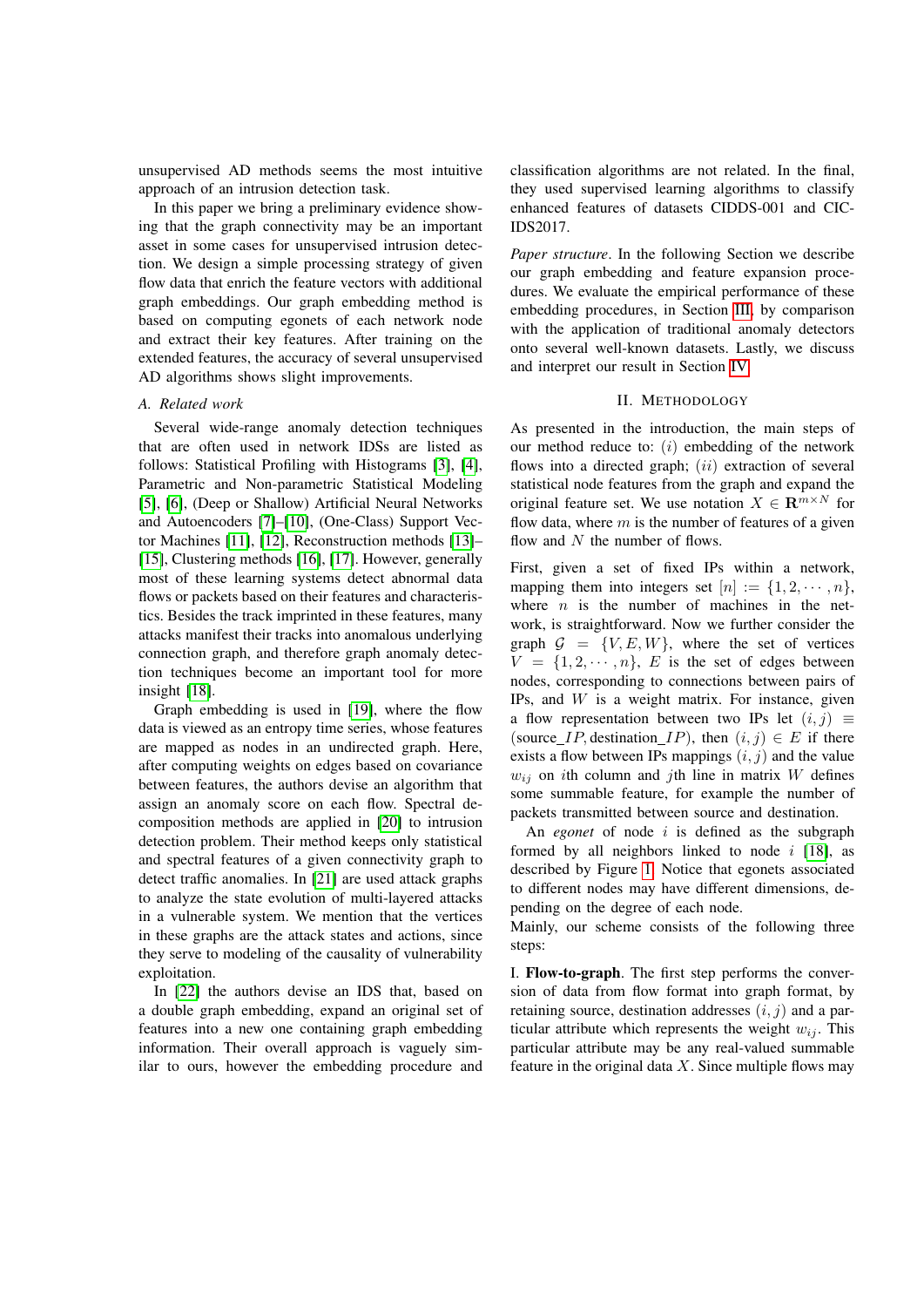

<span id="page-2-1"></span>Fig. 1. Subgraph enclosed by dashed line represents the egonet of node 1.

occur multiple times between the same pair of nodes, we get multiple weights  $w_{ij}^t$ , where t is time counter. We sum over  $t$  these weights in order to obtain a final weight:  $w_{ij} = \sum_t w_{ij}^t$ .

Based on the obtained graph features and weights, we form the directed graph associated with our data.

II. Graph-to-features. Now on this resulted graph we perform the following operations:

- 1) Extract all the egonets and stack them into  $\mathcal{E}$ , where each  $\mathcal{E}_i \in \mathcal{E}$  is the egonet associated to node  $i \in V$ .
- 1') Extract a random-walk of size  $\ell$  for each node. Denote  $\mathcal{E}_i \in \mathcal{E}$  as the random-walk associated to node  $i$  in  $V$ . Starting at node  $i$ , for at most  $\ell$  iterations, a neighbor of the current node is randomly chosen (w.r.t. a uniform probability distribution) and its associated edge is added to the subset  $\mathcal{E}_i$ . The new chosen node becomes the current node and a new iteration is performed. If either the node  $i$  or the walk length  $\ell$  are reached, the process terminates and outputs the walk.
- 2) For any  $i \in [n]$ , extract p features of the egonet/random walk instance  $\mathcal{E}_i$ . Denote  $z_i \in \mathbb{R}^p$ the vector of these features.
- 3) Output matrix  $Z \in \mathbb{R}^{p \times n}$ , as the array containing all egonet features.

First we perfom only once a single step of the two alternatives  $1)$  or  $1'$ ). Notice that the random-walk  $\mathcal{E}_i$  computed in scenario 1') is not limited to the egonet neighborhood of node i. The statistical features computed in step 2), after step 1), include: dimension of egonet, the number of out-links, the number of in-

links. In alternative scenario 1') they include the weight on the first leg of the walk or the weight transferred all the way from the first node to the last one of the walk. The full description of all features can be find in [\[23\]](#page-5-18).

III. Feature expansion. Lastly, we expand the original data by adding the columns of  $Z$  as prolongation of columns in X. Thus, for a given flow  $x_t \in X$  from source  $i$  to destination  $j$ , we form:

$$
\hat{x}_t = \begin{bmatrix} x_t \\ z_i \\ z_j \end{bmatrix} \in \mathbf{R}^{m+2p}.
$$

The matrix  $\hat{X}$  containing columns  $\hat{x}_t$  for  $t \in [N]$  is the output of our scheme.

First, notice that the graph embedding at step II maps the flows from X with size  $m \times N$  into a final matrix Z with size  $p \times n$ . By comparison, a column sample of  $X$  corresponds to an edge/flow in the graph, while in Z a column associates with a node. In the next section, we show the performance of AD tools in detecting anomalous nodes.

Second, the step III is equivalent with inserting local topological information into flow features. Therefore the attacks that forces anomalous connections between machines are likely to be reflected into graph features  $\{z_i, z_j\}$  and detected by an usual anomaly detection.

We further test the performance of several anomaly detections such as: One Class-SVM, Isolation Forests and Local Outlier Factor, onto the data output of the above processing procedure.

#### III. EXPERIMENTS

<span id="page-2-0"></span>In this section we are interested in seeing numerical results of enhancing data with graph specific features. In our simulations we use One-Class SVM (OC-SVM) [\[11\]](#page-5-7), [\[12\]](#page-5-8), Local Outlier Factor (LOF) [\[24\]](#page-5-19), Isolation-Forest (IForest) [\[25\]](#page-5-20), and an ensemble [\[26\]](#page-5-21) that includes the above. In the implementation of the latter we use voting methods [\[27\]](#page-5-22). In our tables and figures, "standard" denotes the results on the plain data from the public datasets, "graph" denotes the results on the data aggregated in the form of a graph, and "mixed" the results on the plain data with the added graph features.

Even though we focus here on shallow machine learning methods, which we prefer for their performance, speedy results, and known theoretical properties, we also performed preliminary tests with au-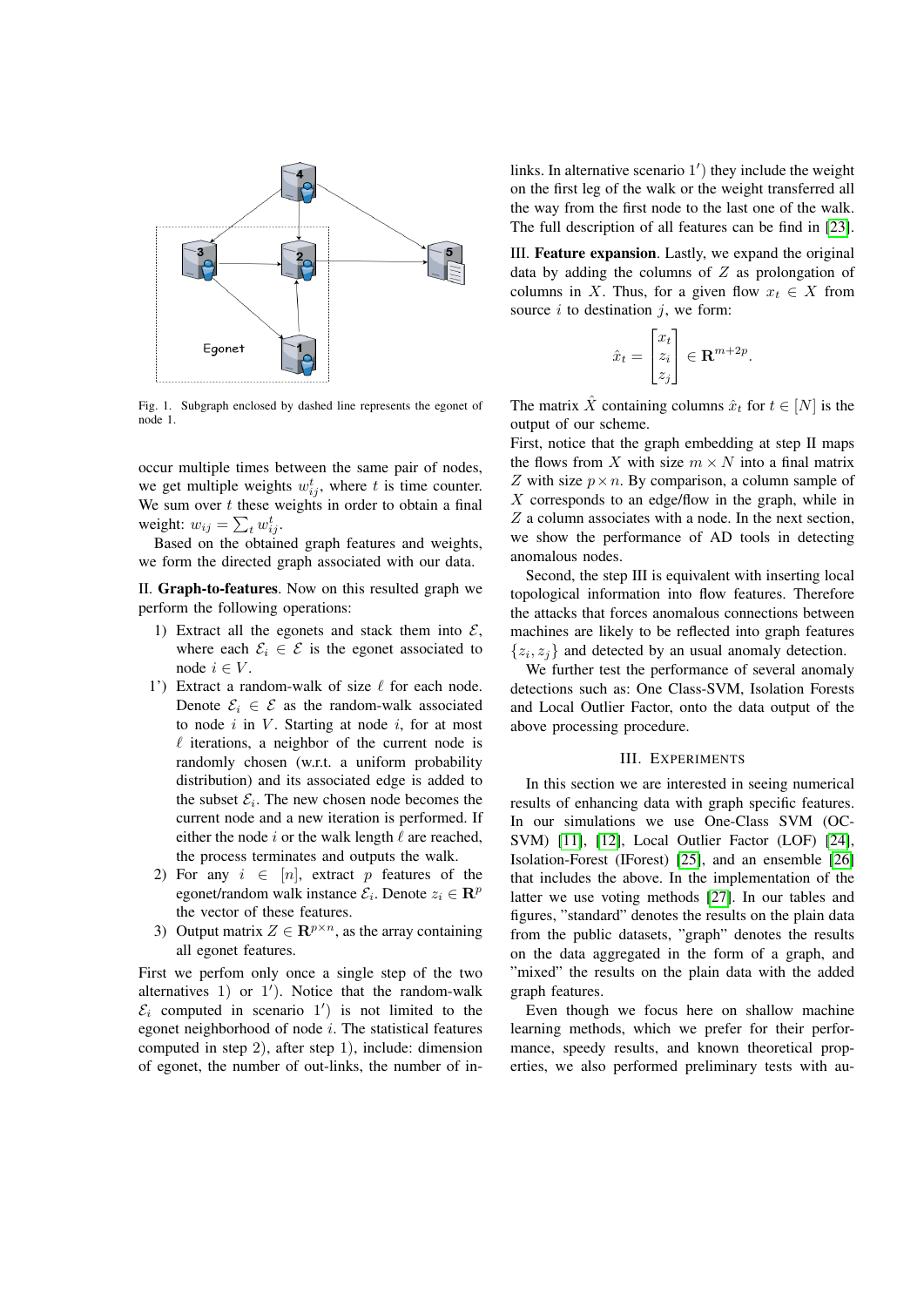TABLE I

<span id="page-3-1"></span>MAXIMUM BALANCED ACCURACY AND RUNNING TIMES WHEN TUNING PARAMETERS ON 1% OF THE AVAILABLE DATA.

| Dataset                |          | Method $(m, N,$ outliers) | OC-SVM                                                                             | $\overline{1}$ LOF | <b>IForest</b>                                                   | Ensemble |
|------------------------|----------|---------------------------|------------------------------------------------------------------------------------|--------------------|------------------------------------------------------------------|----------|
| CIC-<br><b>IDS2017</b> | standard | (87, 4588, 5)             |                                                                                    |                    | $0.8751$ $0.81s$   $0.9751$ $0.01s$   $0.8751$ $0.07s$           | 0.9152   |
|                        |          | graph $(48, 382, 1)$      |                                                                                    |                    |                                                                  | 0.8972   |
|                        |          | mixed (183, 4588, 5)      |                                                                                    |                    | $0.8167$ 5.55s $\vert$ 0.9755 2.23s $\vert$ 0.9010 0.07s $\vert$ | 0.8698   |
| UNSW-<br><b>NB15</b>   |          | standard (59, 4400, 321)  |                                                                                    |                    | $0.5831$ $2.43s$   <b>0.8663</b> $0.46s$   <b>0.9584</b> $0.70s$ | 0.9511   |
|                        |          | graph $(48, 42, 4)$       | 0.7829                                                                             |                    | $0.01s$   0.7763 0.01s   0.6053 0.03s                            | 0.5      |
|                        | mixed    | (155, 4400, 321)          | $\vert 0.5831 \vert 3.81s \vert 0.8037 \vert 9.73s \vert 0.9216 \vert 0.14s \vert$ |                    |                                                                  | 0.9123   |

<span id="page-3-4"></span>TABLE II BALANCED ACCURACY AND RUNNING TIMES WHEN TRAINING ON 10% OF THE DATA FROM THE UNSW-NB15 AND CIC-IDS2017 DATASETS WITH THE PARAMETERS OBTAINED IN TABLE [I](#page-3-1)

| Dataset        |       | Method $(m, N,$ outliers)  | OC-SVM |                                                                                                 | LOF                                              | <b>IForest</b> |       | Ensemble |
|----------------|-------|----------------------------|--------|-------------------------------------------------------------------------------------------------|--------------------------------------------------|----------------|-------|----------|
| CIC-           |       | standard (87, 45883, 928)  | 0.3724 | $242.30s$   0.4811 529.12s   0.4132 0.35s                                                       |                                                  |                |       | 0.4996   |
| <b>IDS2017</b> |       | graph (48, 1999, 1)        | 0.4997 | 0.43s                                                                                           | $\vert 0.4705 \vert 0.07$ s $\vert 0.4750 \vert$ |                | 0.06s | 0.4874   |
|                | mixed | (183, 45883, 928)          | 0.5955 |                                                                                                 | $601.00s$   0.4805  86.42s   0.4222  0.32s       |                |       | 0.4821   |
| UNSW-<br>NB15  |       | standard (59, 44004, 5148) |        | $0.6542$ 358.21s $\vert 0.5096$ 147.76s $\vert 0.7259$ 5.09s $\vert$                            |                                                  |                |       | 0.5474   |
|                | graph | (48, 46, 4)                | 0.7829 |                                                                                                 | $0.01s$   0.6382 0.01s   0.3289                  |                | 0.03s | 0.5119   |
|                | mixed | (155, 44004, 5148)         |        | $\vert$ 0.6619 579.19s $\vert$ 0.5775 750.70s $\vert$ <b>0.7926</b> 0.82s $\vert$ <b>0.9103</b> |                                                  |                |       |          |

tonecoder and variatonal autoencoder architectures that have not yet shown promising results on the experimental setup presented here.

The experiments were performed using public datasets. It contains different features of the flows which have been generated using the IBM QRadar appliance. CIC-IDS20[1](#page-3-2)7<sup>1</sup> is created by the Canadian Institute of Cyber Security simulating the benign behavior of 25 users and replicating a series of attacks. Flows extracted from this traffic contain 85 features. UNSW-NB15 $^2$  $^2$  is a dataset which contains 49 features for the flows extracted using Bro-IDS and Argus tools. Here, IXIA PerfectStorm tool was used to generate the underlying network traffic.

In order to run the experiments a dedicated station with 32 AMD Ryzen Threadripper PRO 3955WX CPUs was used. Our implementation relied on the following software packages, among others: pyod 0.9.6 [\[28\]](#page-5-23), scikit-learn 1.0.2, tensorflow 2.7.0, graphomaly 0.1.

In line with our methodology, we assume that we have access to a small initial dataset depicting the normal state of the computers nodes inside the network through their recorded traffic layer-3 traffic. Thus, in our experiments, we only extract the first 1% of samples from each dataset and assume that this is known data with known labels on which we can initially train our models. Even though we are only interested in the unsupervised setting, the labels help us tune the parameters through grid-search techniques. The datasets are laid out as time series, meaning that the first selected samples reflect exactly the scenario described above. We denote with  $m$  the number of features and with  $N$  the number of samples.

# IV. RESULTS

<span id="page-3-0"></span>In Table [I](#page-3-1) we present the grid-search results on 1% of the data for both databases when using the standard, graph and mixed features. The two columns underneath each method represent the balance accuracy (BA) and the training execution time. We can see that standard and mixed methods are giving similar BA results, identical even for OC-SVM with UNSW-NB15, but the standard ensemble performing better in both cases. The execution times are lower for the graph methods, where there is fewer data to process, and longer for mixed methods where the graph features are added to the standard data. The experiment objective is to obtain proper parameters to be used in future model training on data where labels are not available.

<span id="page-3-2"></span><sup>1</sup><https://www.unb.ca/cic/datasets/ids-2017.html>

<span id="page-3-3"></span><sup>2</sup><https://research.unsw.edu.au/projects/unsw-nb15-dataset>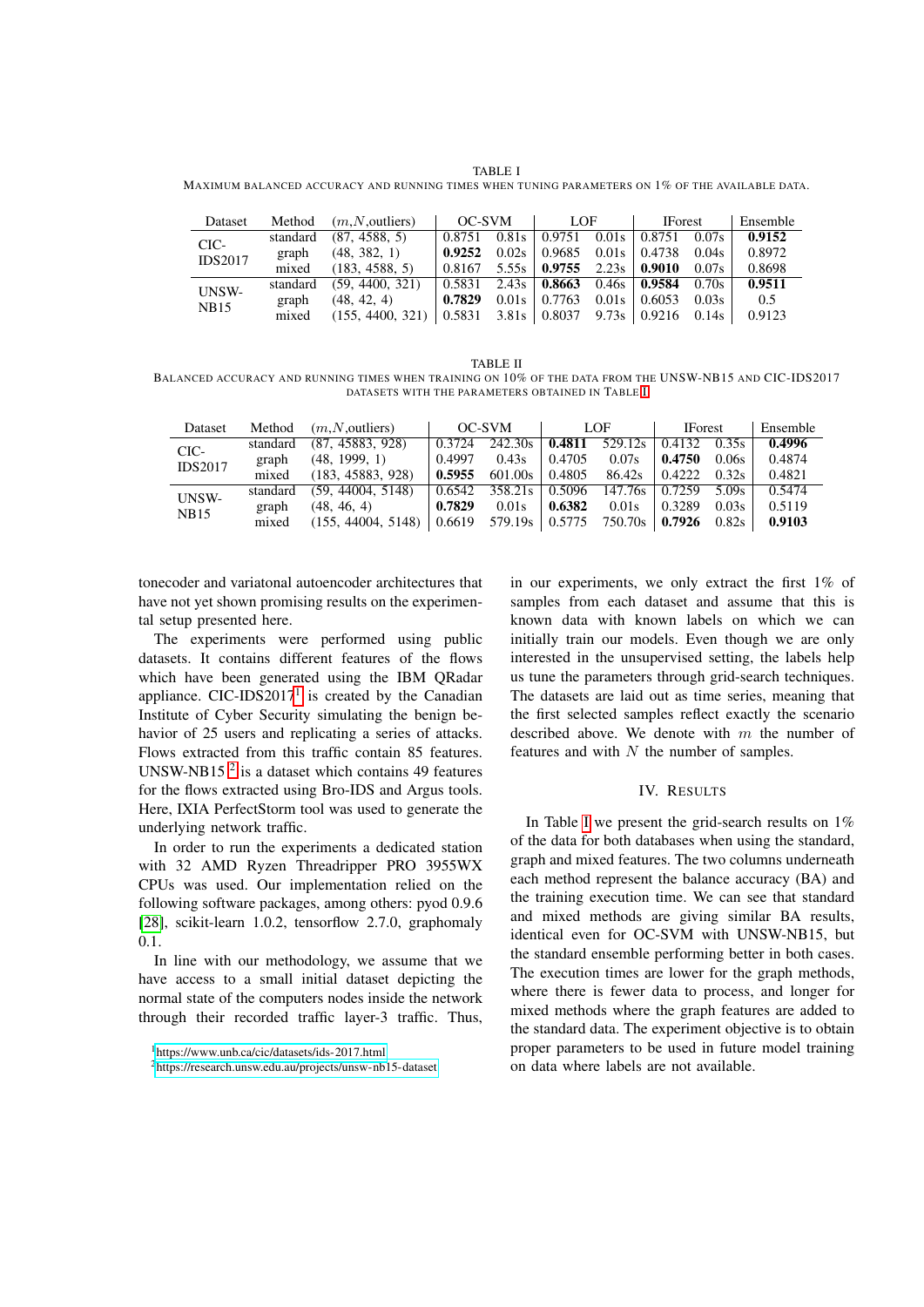<span id="page-4-1"></span>

| TABLE III                                               |
|---------------------------------------------------------|
| TYPES OF ATTACKS DETECTED ON THE UNSW-NB15 DATASET      |
| WITH THE ENSEMBLES FROM TABLE II (DOES NOT APPLY TO THE |
| <b>GRAPH METHOD</b> )                                   |

| Dataset  | Attack          | Detected | Total |
|----------|-----------------|----------|-------|
|          | Exploits        | 163      | 2088  |
|          | DoS             | 79       | 1014  |
|          | Fuzzers         | 29       | 516   |
|          | Worms           | 0        |       |
| standard | Backdoor        | 11       | 138   |
|          | Analysis        | 9        | 123   |
|          | Shellcode       | 2        | 52    |
|          | Reconnaissance  | 31       | 548   |
|          | Generic         | 256      | 662   |
|          | Exploits        | 1933     | 2088  |
|          | DoS             | 911      | 1014  |
|          | Fuzzers         | 502      | 516   |
|          | Worms           | 7        |       |
| mixed    | <b>Backdoor</b> | 124      | 138   |
|          | Analysis        | 109      | 123   |
|          | Shellcode       | 47       | 52    |
|          | Reconnaissance  | 506      | 548   |
|          | Generic         | 644      | 662   |

Table [II](#page-3-4) uses the parameters obtained in Table [I](#page-3-1) to train the models on the next 10% of available data from the time-series. We see a clear degradation in the balanced accuracy compared to the tuned experiments: the dataset is larger and new attacks are present and the model parameters are not optimal. For CIC-IDS2017 all three approaches provide similar results for the methods and the ensemble. Instead, on UNSW-NB15 we see an improvement offered by the graph-based approaches. We assume that this is due to the richer summable attributes in UNSW-NB15 compared to CIC-IDS2017 where most of the attributes are either existing statistics (already summed) or flags information. In terms of execution times, we see a proportional increase corresponding to the ten-fold increase in analyzed data-points.

We further investigate the UNSW-NB15 results in Table [III](#page-4-1) where we compare the standard and mixed ensembles for their capability of identifying specific types of attacks. By identifying more attack samples, the mixed method clearly outperforms the standard one in all scenarios. Worm attacks are not even detected by the standard model. We now use the models form Table [I](#page-3-1) as predictors for the rest of the data samples from the UNSW-NB15 dataset. Figure [2](#page-4-2) depicts the performance for different test dataset sizes: 10%, 30%, 50%, 70%



<span id="page-4-2"></span>Fig. 2. Test results for the models from Table [I](#page-3-1) on the HNSW-NB15 dataset. For graphical purposes, for each row the number of false positives (FP) are scaled in the [0, 1] interval.

and 100%. The True Positive Rates (TPR) and True Negative Rates (TNR) are analyzed together with the number of False Positives (FP) for all models, depicted on the columns, and for all approaches, depicted on the rows. For each row, the number of false positives were scaled such that the reader can see the relative differences between each method. As expected, model performance degrades with time as normal behaviour evolves and new types of attacks arrive. We observe that OC-SVM is the most sensible to these changes, while IForest seems more robust. Ensembles tend to attenuate false positives and promote good TPR rates.

## V. CONCLUSIONS

In this paper we studied the performance of unsupervised machine learning methods when analyzing computer networks by starting from a small dataset of known labeled packet samples that we use to tune model parametrization which we then use to investigate their performance for further unsupervised learning on new incoming unlabeled data. Data is augmented through graph feature extraction techniques, such as egonets and random walks, in order to improve the robustness of our models.

#### **REFERENCES**

<span id="page-4-0"></span>[1] CyberEdge. 2021 cyberthreat defense report. *https://cyberedge.com/wp-content/uploads/2021/04/CyberEdge-2021-CDR-Report-v1.1-1.pdf*, 2021.